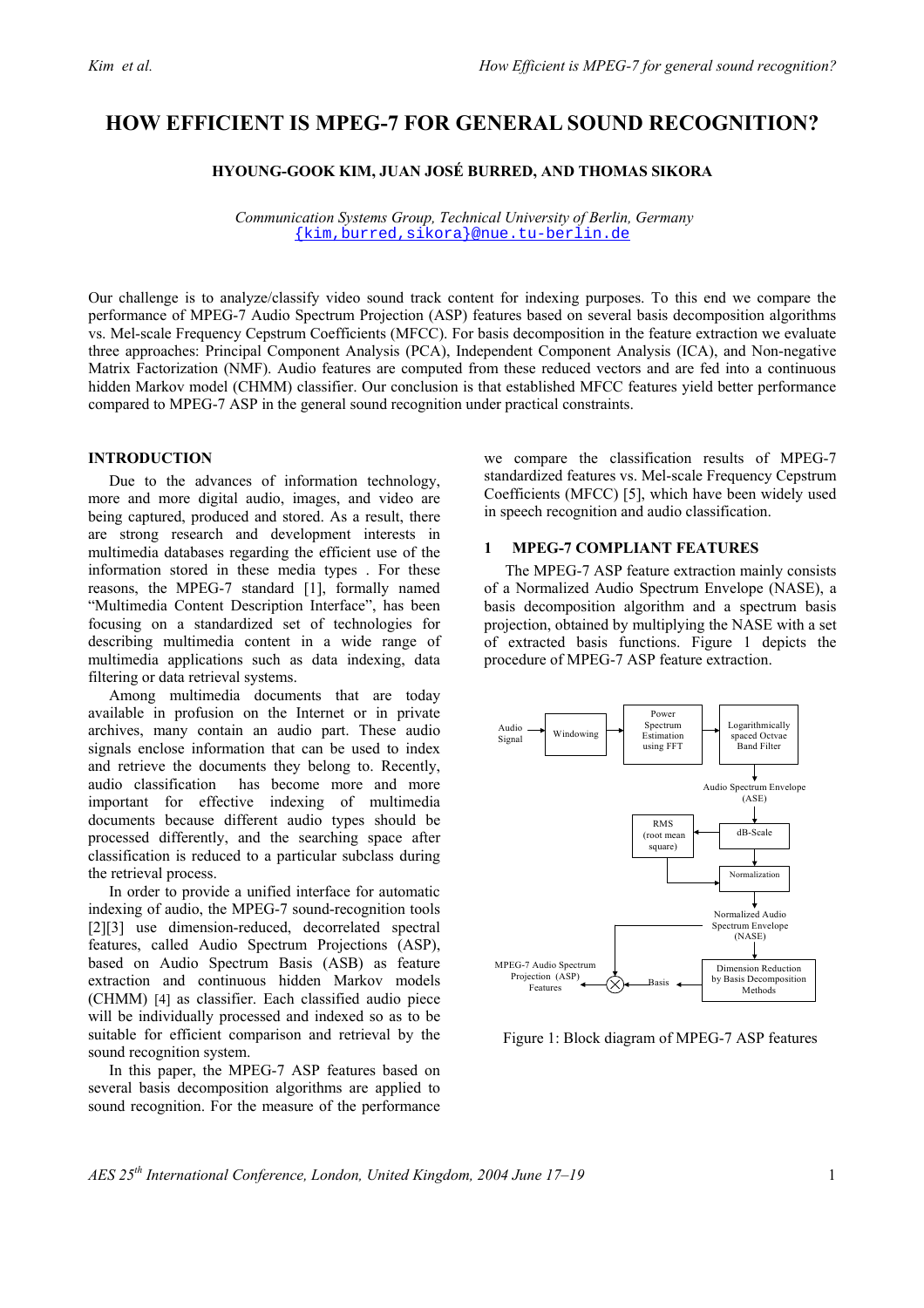#### **1.1 Normalized Audio Spectrum Envelope (NASE)**

To extract a reduced-rank spectral feature called Audio Spectrum Envelope (ASE), the observed audio signal is analyzed using a FFT. The power spectral coefficients are grouped in logarithmic sub-bands spaced in octave bands spanning between the low edge and high edge parameters. The resulting ASE features are converted to the decibel scale. Each decibel-scale spectral vector is normalized with the RMS (root mean square) energy envelope, thus yielding a normalized log-power version of the ASE called NASE and represented by the  $L \times F$  matrix  $X(l, f)$ . It is defined as:

$$
X(l, f) = \frac{10 \log_{10} (ASE(l, f))}{\sqrt{\sum_{f=1}^{F} \{10 \log_{10} (ASE(l, f))\}^2}}
$$
(1)

where  $l$  (1≤  $l \le L$ ) is the time frame index,  $f(1 \le f \le F)$  is the logarithmic frequency range, *L* is the total number of frames and *F* is the number of ASE spectral coefficients.

### **1.2 Basis Decomposition Algorithms**

In general, removing statistical dependence of observations is used in practice to dimensionally reduce the size of datasets while retaining as much important perceptual information as possible. For such a basis decomposition step, we can choose one of the following methods: Principal Component Analysis (PCA) [6], Independent Component Analysis (ICA) [7], and Nonnegative Matrix Factorization (NMF) [8].

#### *1.2.1 Principal Component Analysis (PCA)*

PCA aims to decorrelate variables or signals, in order to find orthogonal directions with maximal variance. The first step of PCA consists of removing the sample mean of each signal:

$$
\hat{X}(l,f) = X(l,f) - \frac{1}{L} \sum_{l=1}^{L} X(l,f),
$$
\n(2)

where *L* is the number of frames and *X* is the NASE matrix.

The second step consists of applying a linear transformation on  $\hat{X}$ . This transformation rotates the coordinate system in such a way that the first new axis points in the direction of maximal variance, the second axis, orthogonal to the first one, collects the largest part of the remaining variance, and so on.

 The new axes are determined by a spectral decomposition of the sample covariance matrix

$$
C_X = \left(\hat{X}\hat{X}^T\right) / L = V\Sigma V^T \tag{3}
$$

where *V* is an orthonormal matrix and  $\Sigma$  a diagonal one. As *CX* is symmetric and semipositive definite, all eigenvalues  $\lambda_i$  (the diagonal entries of  $\Sigma$ ) are real and non-negative. The variance along each of the new axes  $V_i$  is simply given by its associated eigenvalue  $\lambda_i$ . The projection gives the decorrelated signals *Y* according to

$$
Y = V^T \hat{X}, \tag{4}
$$

where *V* gathers the *m* eigenvectors associated to the *m*  largest eigenvalues.

Sphered signals can be obtained with a slight modification of PCA as

$$
C_P = \sqrt{\Sigma^{-1}} V^T,\tag{5}
$$

In order to perform dimensionality reduction, we reduce the size of the matrix  $C_p$  by throwing away  $F - E$  of the columns of  $C_p$  corresponding to the smallest eigenvalues of  $D$ . The resulting matrix  $C<sub>E</sub>$  has the dimensions  $F \times E$ .

The projection is given by

$$
Y_E = X C_E \tag{6}
$$

yielding decorrelated signals with unit variance.

#### *1.2.2 Independent Component Analysis (ICA)*

ICA is a statistical method which not only decorrelates the second order statistics but also reduces higher-order statistical dependencies. Thus, ICA produces mutually uncorrelated basis. The independent components of a NASE matrix *X* can be thought of as a collection of statistically independent bases for the rows (or columns) of *X*. The *L*×*F* matrix *X* is decomposed as

$$
X = WS + N \tag{7}
$$

where *S* is the  $P \times F$  source signal matrix, *W* is the  $L \times P$ mixing matrix or the matrix of spectral basis functions, and *N* is the *L*×*F* matrix of noise signals. Here *P* is the number of independent sources. The above decomposition can be performed for any number of independent components and the sizes of *W* and *S* vary accordingly.

From the several ICA algorithms we use a combination of PCA and FastICA algorithm [7] for performing the decomposition. After extracting the reduced PCA basis  $C<sub>F</sub>$ , a further step consisting of basis rotation in the directions of maximal statistical independence is needed for applications that require maximum decorrelation of features. The whitening closely related to PCA is done by multiplying the  $F \times E$  transformation matrix  $C_E$  with the  $L \times E$  matrix  $Y_E$ . The input  $Y_E$  is then fed to the FastICA algorithm

*AES 25th International Conference, London, United Kingdom, 2004 June 17–19* 2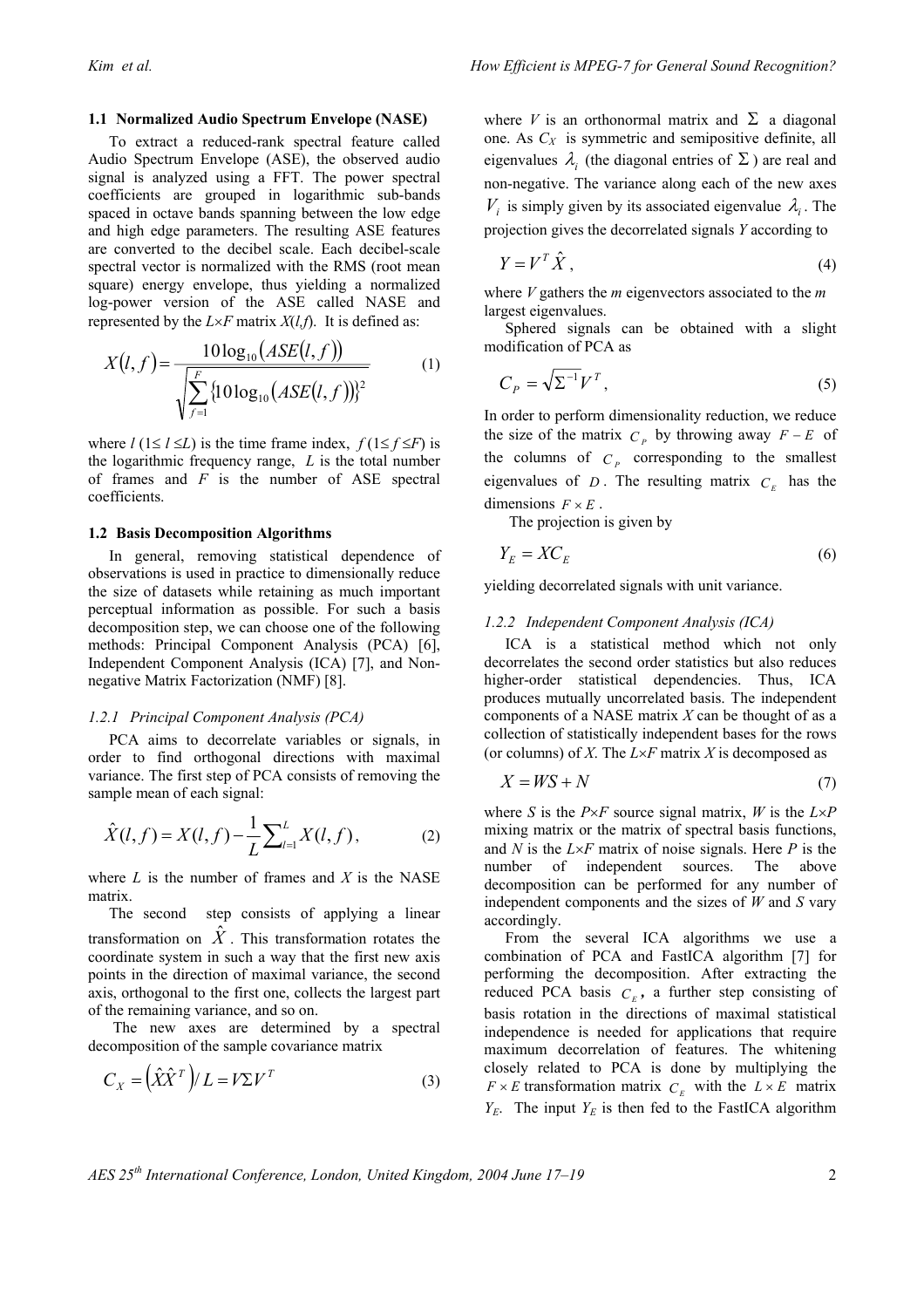based on a Gram-Schmidt-like decorrelation. When we have estimated *E* independent components, or *E* vectors  $W_1, \ldots, W_{E}$ , we run the one-unit fixed-point algorithm for  $W_{F+1}$ , and after every iteration step, subtract from  $W_{E+1}$  the projections  $W_i^T W_j W_j$ ,  $j=1,...,E$  of the previously estimated *E* vectors according to

$$
W_{E+1} \leftarrow W_{E+1} - \sum_{j=1}^{E} W_{E+1}^{T} W_j W_j \tag{8}
$$

and then renormalize  $W_{F+1}$ :

$$
W_{E+1} \leftarrow \frac{W_{E+1}}{\sqrt{W_{E+1}^T W_{E+1}}} \tag{9}
$$

The resulting spectrum projection *Z* is the product of the NASE matrix  $X$ , the dimension-reduced PCA basis functions  $C_F$ , and the  $E \times E$  ICA transformation matrix  $W_{E}$ :

$$
Z = X C_E W_E. \tag{10}
$$

#### *1.2.3 Non-negative Matrix Factorization (NMF)*

Non-negative Matrix Factorization (NMF) has been recently proposed as a new method for dimensionality reduction. The NMF is a subspace method which finds a linear data representation with the non-negativity constraint. It is conceptually simpler than PCA or ICA, but not necessarily more computationally efficient. Within this context, NMF was first applied in generating parts-based representations from still images [9] and has later been evaluated in audio analysis tasks, such as general sound classification [10] and polyphonic music transcription [11].

Given a non-negative *m*×*n* matrix |*X|*, NMF consists of finding the non-negative matrices *G* (*m*×*p*) and *H* ( $p \times n$ ) such that  $|X| \approx GH$ , where  $p \le m$  and  $p \le n$ . Several algorithms have been proposed to perform NMF. Here, the Divergence Update algorithm is used. The divergence of two matrices *A* and *B* is defined as

$$
D(A \parallel B) = \sum_{i,j} (A_{ij} \log \frac{A_{ij}}{B_{ij}} - A_{ij} + B_{ij})
$$
 (11)

The algorithm iterates updating the factor matrices in such a way that the divergence  $D(|X| || G H)$  is minimized.

Such a factorization can be found using the update rules

$$
H_{a\mu} \leftarrow H_{a\mu} \frac{\sum_{i} G_{ia} X_{i\mu} / (GH)_{i\mu}}{\sum_{k} G_{ka}}
$$
(12)

$$
G_{ia} \leftarrow G_{ia} \frac{\sum_{\mu} H_{a\mu} X_{i\mu} / (GH)_{i\mu}}{\sum_{\nu} H_{av}}
$$
(13)

More details about the algorithm can be found in [9].

In this case, *X* is the *L*×*F* NASE matrix, and thus factorization yields the matrices *G* and *H* with sizes *L*×*E* and  $E \times F$ , respectively, where *E* is the desired number of bases. In this way, *H* is the basis matrix, which is stored and used to obtain the ASP needed to perform classification. The projection is defined as:

$$
Y = \left| X \right| H^T \tag{14}
$$

# **2 MFCC FEATURES**

For the feature extraction many researchers are interested in comparing of the performance of MPEG-7 ASP features vs. MFCCs according to reduced dimension.

Compared to MPEG-7 ASP features, MFCCs are not always able to express the domain's statistical structure, but they assume that all signals are infinitely stationary and that the probabilities of the basis functions are all equal.

Their processes are compared in Table 1.

|              | <b>MFCCs</b>         | MPEG-7 ASP             |
|--------------|----------------------|------------------------|
|              | Convert to Frames    | Convert to Frames      |
| 2            | For each frame,      | For each frame, obtain |
|              | obtain the amplitude | the amplitude          |
|              | spectrum             | spectrum               |
| $\mathbf{3}$ | Mel-scaling and      | Log-scale octave bands |
|              | smoothing            |                        |
| 4            | Take the logarithm   | Normalization          |
| 5            | Take the discrete    | Perform basis          |
|              | cosine transform     | decomposition using    |
|              | (DCT)                | PCA, ICA, or NMF for   |
|              |                      | projection features    |

Table 1: Comparison of MPEG-7 ASP and MFCCs.

MFCCs are based on a short-term spectrum, where Fourier basis audio signals are decomposed into a superposition of a finite number of sinusoids. The power spectrum bins are grouped and smoothed according to the perceptually motivated Mel-frequency scaling. Then the spectrum is segmented into critical bands by means of a filter bank that typically consists of overlapping triangular filters. Finally, a discrete cosine transform applied to the logarithm of the filter bank outputs results in vectors of decorrelated MFCC features.

The components of the Mel-spectral vectors calculated for each frame are highly correlated. Features are typically modeled by mixtures of Gaussian densities. Therefore, in order to reduce the number of parameters

*AES 25th International Conference, London, United Kingdom, 2004 June 17–19* 3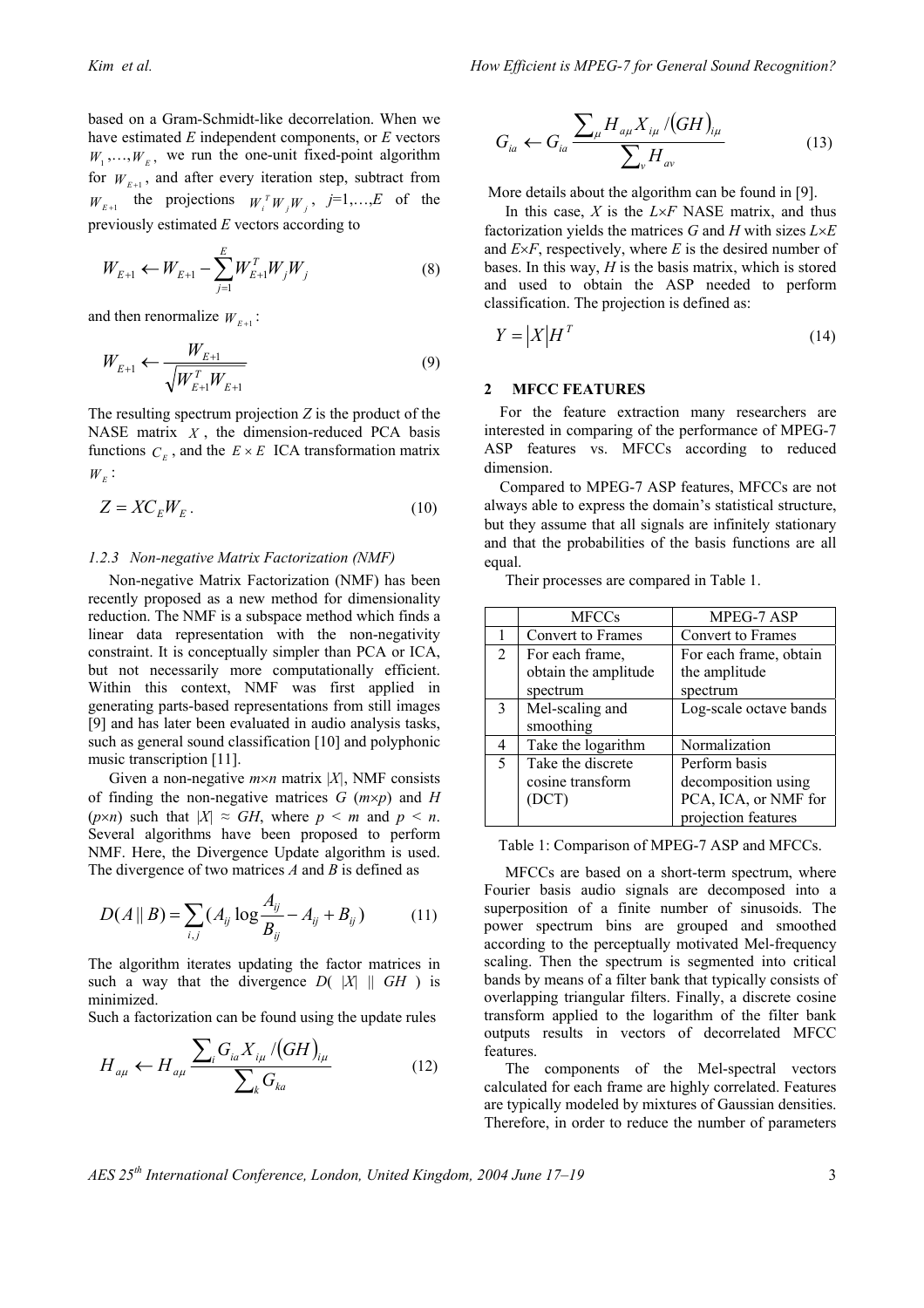in the system, the last step of MFCC feature construction is to apply a transform to the Mel-spectral vectors which decorrelates their components. Theoretically, the Karhunen-Loève Transform (KLT, or equivalently, PCA) achieves this. In the speech community, the KLT is approximated by the Discrete Cosine Transform (DCT) [12][13].

The MFCCs are defined as:

$$
c_n = \sqrt{\frac{2}{K}} \sum_{k=1}^{K} \left( (\log S_k) \times \cos \left[ n \left( k - \frac{1}{2} \right) \frac{\pi}{K} \right] \right)
$$

$$
n = 1, 2, ..., L \qquad (15)
$$

where *K* is the number of critical bands and *L* is the desired length of the cepstrum. Usually *L*<<*K* for the dimension reduction purpose.  $S_k$ ,  $0 \le k \le K$ , are the filter bank energies after passing each corresponding *k*th triangular band-pass filter.

#### **3 EVALUATION**

In order to evaluate the proposed feature sets, a leftright continuous HMM classifier with 7 states was used with a variety of different sound sources.

### **3.1 Classification**

Given a training sequence for each pre-defined sound class, the HMM for that class is trained using a maximum likelihood estimation procedure known as the Baum-Welch algorithm. Classification is achieved by using the Viterbi algorithm to determine the maximum likelihood state sequence through the HMMs given an observed sequence of feature vectors.

The procedures of the sound recognition classifier using MPEG-7 ASP features and MFCC are summarized in Figures 2a and 2b, respectively.

In the case of sound classification using MPEG-7 ASP features, the NASE features are extracted from the query sound and projected onto each individual sound basis functions. Then, the Viterbi algorithm is applied to align each projection on its corresponding sound class HMM. On the one hand, this process causes testing to last considerably longer, as each test clip has to be projected onto different bases, before it could be tested on the different HMM's to determine what it should be recognized as, but on the other hand, the performance due to the projection onto the well-chosen bases increased performance considerably. In order to obtain good results with the PCA and ICA algorithms, feature extraction parameters need to be selected with care.

In the case of MFCCs, the classification process is easy because there are no bases. Each query sound is simply matched against each of the HMMs (trained with MFCC features) via the Viterbi algorithm. The HMM yielding the best acoustic score determines the recognized sound.



(a): Sound recognition classifier using MPEG-7 ASP features



(b): Sound recognition classifier using MFCC features

Figure 2: Block diagram of sound recognition classifier

### **3.2 Datasets**

To test the sound classification system, we built sound libraries from various sources. These include a speech database, and the "Sound Ideas" general sound effects library [14]. We created 10 sound classes (bird, dog, bell, horn, telephone, water, baby, laughter, gun, motor) from the sound effects library and 2 speech classes (male speech, female speech) from the speech database. 60 sound examples were collected for each class. 66% of the data was used for training and the other 33% for testing.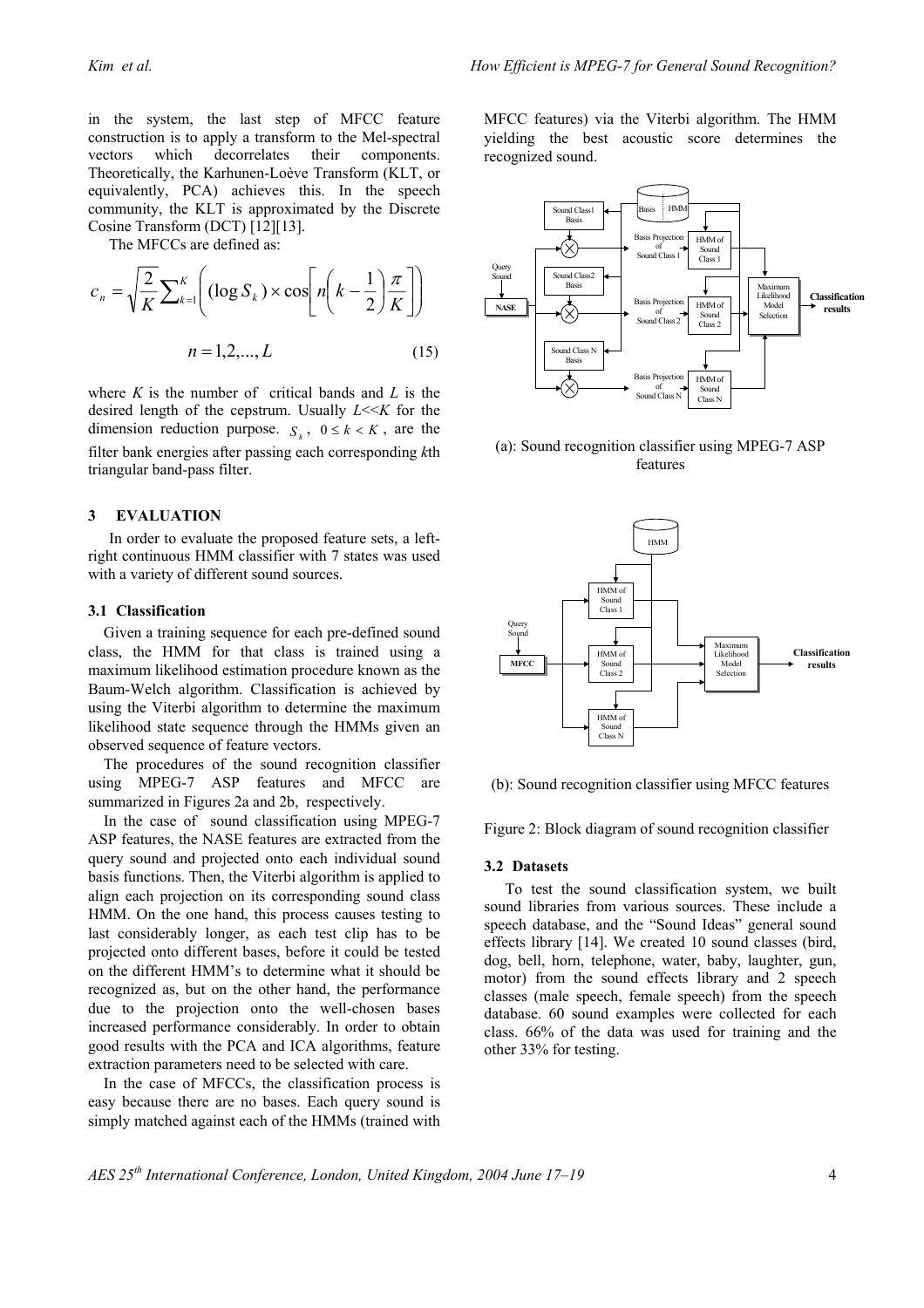The audio data used throughout the paper were digitized at 22.05 kHz using 16 bits per sample. The features were derived from speech frames of length 30ms with a frame rate of 15ms. Each frame was windowed using a Hamming window function and transformed into the frequency domain using a 512 point FFT. The low and high boundaries of the logarithmic frequency bands for MPEG-7 features are 62.5 Hz and 8 kHz, that are over a spectrum of 7 octaves. For each audio class, one of the PCA, FastICA, or NMF methods is performed on the NASE features of all the audio frames from all the training examples in the class.

For NMF of the audio signal we had two choices: (1) The NMF basis was extracted from the NASE matrix. The ASP projected onto the NMF basis were directly applied to the HMM sound classifier. (2) The audio signal was transformed to the spectrogram. NMF component parts were extracted from spectrogram image patches. Basis vectors computed by NMF were selected according to their discrimination capability. Sound features were computed from these reduced vectors and fed into HMM classifier. This process is well described in [10].

MFCCs are calculated from 40 subbands between 62.5 Hz and 8 kHz.

# **3.4 Results**

We performed experiments with different feature dimensions for each of the feature extraction methods. Particularly, the recognition task was performed for a number of 7, 13 and 23 reduced dimensions from the basis vectors. The sound recognition results are shown in Table 2.

| Feature        | <b>Feature Dimension</b> |       |       |  |
|----------------|--------------------------|-------|-------|--|
| Extraction     |                          | 13    | 23    |  |
| PCA-ASP        | 83.3                     | 90.4  | 95.0  |  |
| <b>ICA-ASP</b> | 82.5                     | 917   | 94.6  |  |
| NMF-ASP        | 75.83                    | 78.33 | 79.58 |  |
| MFCC           |                          |       |       |  |

Table 2: Sound Classification Accuracies (%)

Regarding the recognition of 12 sound classes MPEG-7 ASP projected onto FastICA basis provides slightly better recognition rate than ASP projected onto PCA basis with 7 and 23 dimensions, while slightly worse with 13 dimensions. Compared to MPEG-7 ASP based on PCA, NMF or FastICA, MFCC performs superior at dimension 7 and 13 while slightly inferior at dimension 23. Furthermore, the MFCC feature extraction is simpler and faster than ICA. On the other hand, the ASP projected onto NMF derived from NASE matrix |*X*| yields lowest recognition rate, while NMF with 95 ordered basis according to the spectrogram

image patches provides 95.8 % recognition rate. The NMF by divergence update algorithm converges very slowly in comparison with PCA or FastICA.

# **4 CONCLUSIONS**

In this paper we compared the performance of MPEG-7 Audio Spectrum Projection (ASP) features based on three basis decomposition algorithms vs. MFCC.

For a basis decomposition step PCA decorrelates the second order moments corresponding to low frequency properties and extracts orthogonal principal components of variations. ICA is a statistical method which not only decorrelates the second order statistics but also reduces higher-order statistical dependencies. Thus, ICA produces mutually uncorrelated basis. On the other hand, NMF attempts a matrix factorization in which the factors have non-negative elements by performing a simple multiplicative updating. In the case of MFCCs, a discrete cosine transform is used to the logarithm of the filter bank outputs results in vectors of decorrelated MFCC features.

Our results show that the MFCC features yield better performance compared to MPEG-7 ASP basis functions in sound recognition. In the case of MFCC, the process of feature extraction is simple and fast because there are no bases used. On the other hand, the extraction of the MPEG-7 ASP is more time and memory consuming compared to MFCC. The NMF updating process is very slow compared to FastICA.

Future work should focus on a set of perceptually motivated features after examination in some detail MFCCs: a) the use of the Mel frequency scale to model the spectra; and b) the use of the DCT to decorrelate the Mel-spectral vectors, for noise robust sound classification system.

# **REFERENCES**

- [1] B. S. Manjunath, P. Salembier and T. Sikora, "Introduction to MPEG-7", *Wiley* (2002).
- [2] ISO., "ISO 15938-4:2001 (MPEG-7: Multimedia Content Description Interface), Part 4: Audio," *ISO* (2001).
- [3] M. Casey, "MPEG-7 sound recognition tools," *IEEE Transactions on circuits and Systems for video Technology*, vol. 11, no.6, June 2001.
- [4] L. Rabiner and B.-H. Juang, "Fundamentals of speech recognition," *Prentice Hall, N.J.* (1993).
- [5] S. Davis and P. Mermelstein, "Experiments in syllable-based recognition of continuous speech*,*" *IEEE Trans. Acoustic., Speech, Signal Processing*, vol. 28, pp. 357—366 (1980).

*AES 25th International Conference, London, United Kingdom, 2004 June 17–19* 5